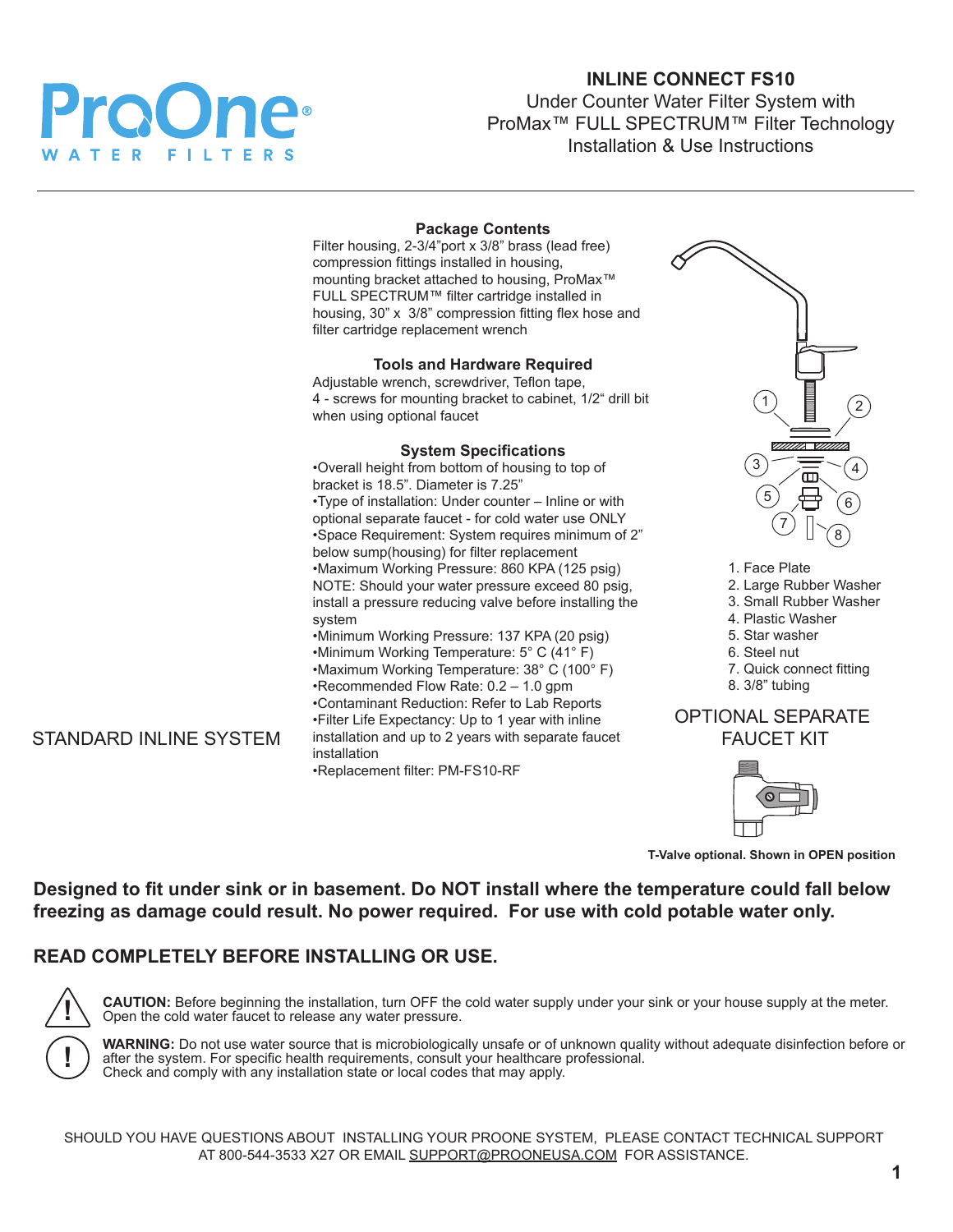## **1.0 Standard Inline Installation**

## **Install Filter Housing – see diagram A on page 3**

1. Select a suitable location for the filter housing under the sink.

**NOTE:** Location should be reasonably accessible for filter replacement. When mounting housing to cabinet, leave a minimum 2" space below sump/filter housing for removal of sump for maintenance and filter replacement and orientate to match the desired flow direction.

**DO NOT** INSTALL where temperatures fall below freezing as damage to the system will occur.

**NOTE:** The flow arrow and IN/OUT are embossed on the top of the black plastic housing head. DO NOT reverse. **NOTE:** Filter cartridge is pre-installed at the factory.

**WARNING:** Be sure to turn off your water supply or manual shut off valve for your cold water before proceeding with the installation. If your plumbing does not include a manual shut off valve at the sink, we recommend one be installed before proceeding.

2. Secure the bracket attached to the filter housing assembly to the side of the sink cabinet in the desired location. Depending on your installation, use appropriate fasteners not supplied with your system. Be sure to securely mount the housing using the 4 mounting holes as it will be heavy when full of water.

3. Remove existing flex hose connection at the cold water shut off valve and attach to the **OUT** side of your filter. Filter housing requires a 3/8" compression fitting on the end of your existing flex hose.

4. Using the flex hose included with your system, attach one end to the **IN** side of the filter housing and the other end to the manual shut off valve. The flex hose requires a 3/8" compression fitting.

**MAKE SURE FITTINGS ARE TIGHTENED SECURELY. DO NOT OVER-TIGHTENED. GO TO STEP 3.0 – START-UP to complete the installation.**

#### **2.0 Inline Installation With Separate Faucet (Optional Kit) – See diagram B on page 3 for Optional Faucet Begin installation by following steps 1 & 2 in section 1.0 above. Then continue with 2.0 below.**

- 1. Disconnect existing flex hose connected to your manual cold water shut off valve or cold water supply.
- 2. Install the T-valve as shown in Diagram B on page 3. Requires 3/8" compression fitting size.
- 3. Re-connect existing flex hose to the outflow side of the T-valve. Other end should remain connected to existing faucet.
- 4. Prepare a piece of 3/8" plastic tubing (included) to fit between the quick connect push fitting on the T-valve and the IN side on the water filter housing - **ADD additional 1-1/2"** to tubing length as tubing will travel about 3/4" into each fitting to seat properly.
- 5. Insert one end of plastic tubing into the quick connect on the T-valve press in firmly.
- 6. With other end of tubing, remove nut and compression washer from filter housing. Slide nut first onto tubing, then slide compression washer onto tubing. Insert tubing firmly into brass fitting (lead free) on housing. Slide compression washer and nut onto threads and begin to tighten nut using wrench. Tighten securely. **DO NOT** over tighten.
- 7. Select a suitable location for the drinking water faucet as close to the sink as possible allowing convenient space under the sink for assembly. The spout of the faucet should be able to reach the sink. A 2" flat area is required to mount the faucet. Check for clearance, then drill the sink top with a 1/2" bit to accommodate the faucet inlet pipe.
- 8. See Optional Faucet details and diagram on page 1 for installation on the faucet through the sink top.
- 9. Remove the plastic quick connect adaptor, the brass nut and the lock washer from the inlet pipe.
- 10 .Insert the faucet stem through the sink top to seat the rubber washer.
- 11. Replace the lock washer and brass nut and tighten firmly with a wrench.
- 12. Attach the plastic quick connect to the threaded stem of the faucet using Teflon tape (not supplied)
- 13. Prepare a piece of 3/8" plastic tubing (included) to fit between the quick connect push fitting on the faucet and the **OUT** side on the water filter housing - **ADD additional 1-1/2"** to tubing length as tubing will travel about 3/4" into each fitting to seat properly. Insert end of plastic tubing into the quick connect push in fitting on faucet. Press firmly.
- 14. With other end of tubing, remove nut and compression washer from filter housing. Slide nut first onto tubing, then slide compression washer onto tubing. Insert tubing firmly into brass fitting (lead free) on housing. Slide compression washer and nut onto threads and begin to tighten nut using wrench. Tighten securely. **DO NOT** over tighten.

### **GO TO STEP 3.0 – START-UP to complete the installation.**

## **3.0 START-UP**

- 1. Slowly turn on your water supply or manual shut off valve.
- 2. Check for leaks before proceeding
- 3. Press the RED button on top of the black housing head to allow trapped air out of the system.
- 4. Slowly turn on your cold water faucet.
- 5. Water should start flowing out of faucet.
- 6. Allow water to flow for a few minutes to flush out the system before using the water. Some residual particles may be expelled during this flushing process. This is normal.
- 7. **Your system is now ready for use.**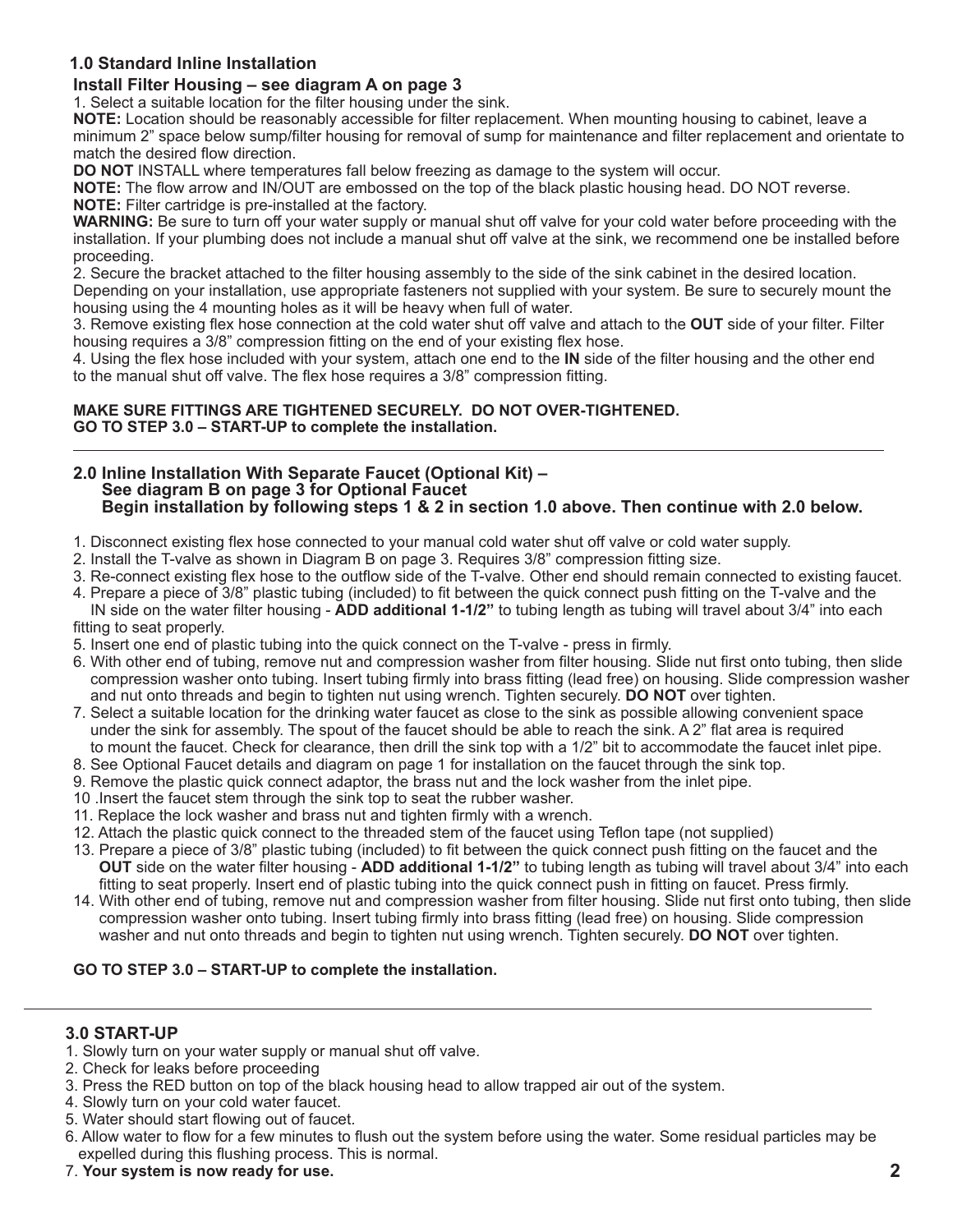